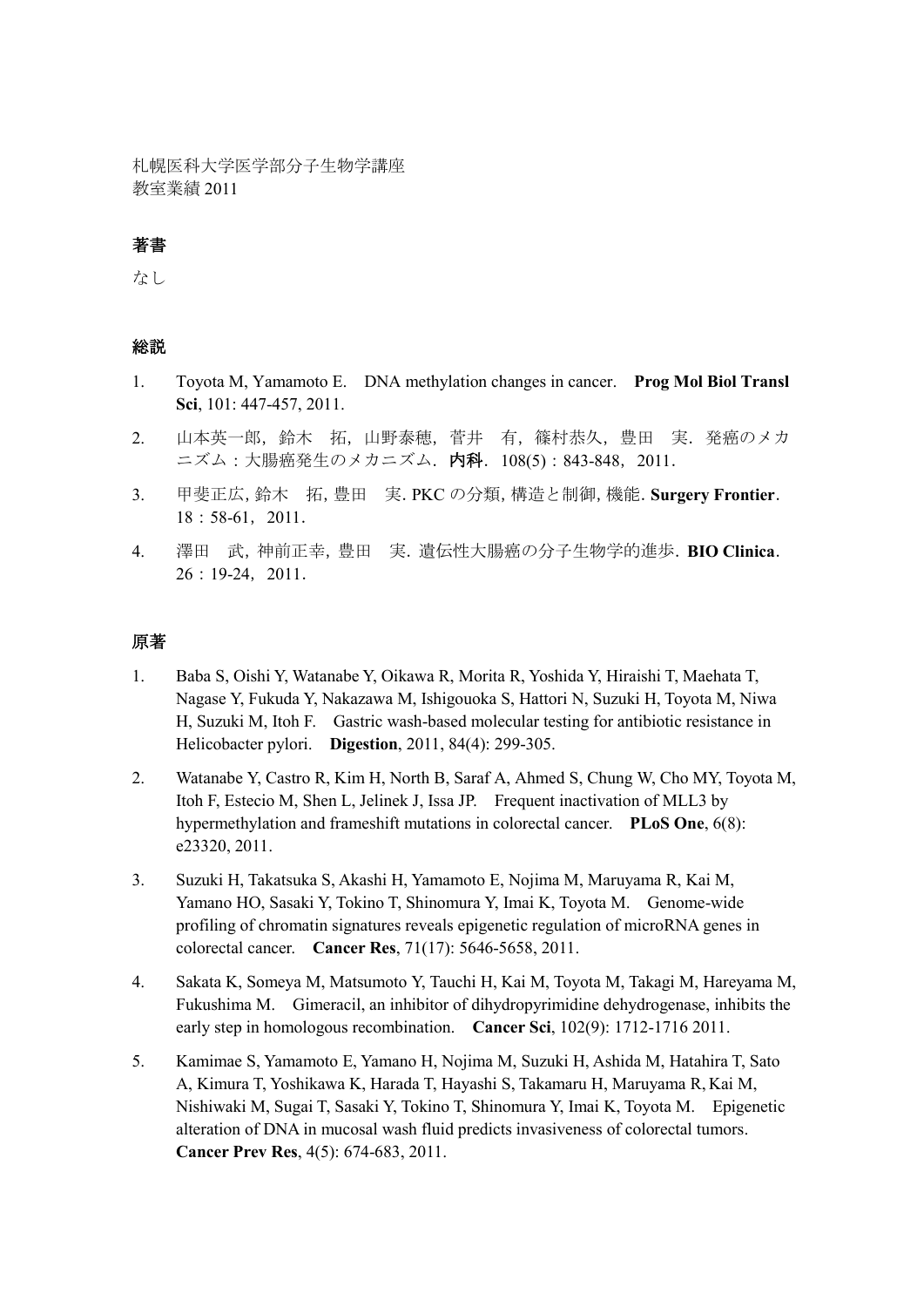# 学会発表

## (国際学会)

- 1. Suzuki H. Genome-wide profiling of chromatin signatures reveals epigenetic regulation of microRNA genes in colorectal cancer. Symposium, A3 Foresight Program in Guangzhou. December 8-11, 2011, Guangzhou, China.
- 2. Suzuki H, Toyota M. Genome-wide profiling of chromatin signatures reveals epigenetic regulation of microRNA genes in colorectal cancer. Symposium, 20th KOGO Annual Conference. September 1-2, 2011, Seoul, Korea.
- 3. Suzuki H, Toyota M. Functional concequences and clinical application of epigenetic changes in gastric cancer. Educational Lecture, 9th International Gastric Cancer Congress. April 20-23, 2011, Seoul, Korea.
- 4. Suzuki H, Yamamoto E, Nojima M, Shimizu T, Shinomura Y, Imai K, Toyota M. The origin of colorectal cancer with CpG island methylatior phenotype. 39th Meeting of the International Society of Oncology and BioMarkers: ISOBM 2011. Oct 15-19, 2011, Firenze, Italy.
- 5. Nojima M, Aoki Y, Yasui H, Maruyama R, Ashida M, Suzuki H, Ishida T, Shinomura Y. Epigenetic changes in repetitive elements are closely associated with genetic and clinical features inmultiple myeloma. 39th Meeting of the International Society of Oncology and BioMarkers: ISOBM 2011. Oct 15-19, 2011, Firenze, Italy.
- 6. Sasaki Y, Koyama R, Kobayashi T, Suzuki H, Shinomura Y, Tokino T. hCLCA2, a p53 inducible transmembrane protein regulates cancer cell migration and invasion. 39th Meeting of the International Society of Oncology and BioMarkers: ISOBM 2011. Oct 15-19, 2011, Firenze, Italy.
- 7. Shimizu T, Suzuki H, Nojima M, Ashida M, Kitamura H, Yamamoto E, Imai K, Tsukamoto T, Toyota M. Identification of epigenetically silenced microRNAs in bladder cancer. 39th Meeting of the International Society of Oncology and BioMarkers: ISOBM 2011. Oct 15-19, 2011, Firenze, Italy.
- 8. Maruyama R, Choudhury S, Kowalczyk A, Bessarabova M, Beresford Smith B, Conway T, Kaspi A, Wu Z, Nikolskaya T, Merino VF, Lo P-K, Liu SX, Nikolsky Y, Sukumar S, Haviv I, Polyak K. Epigenetic regulation of cell type-specific gene expression patterns in the human mammary epithelium. AACR Special Conference: Advance in Breast Cancer Research. Oct 12-15, 2011, San Francisco, USA.
- 9. Suzuki H, Nojima M, Niinuma T, Takamaru H, Yamamoto E, Kai M, Kamimae S, Shimizu T, Nishizaka T, Sawada T, Shinomura Y, Toyota M. Upregulation of non-coding RNAs encoded in the *HOX* cluster is associated with the malignancy of gastrointestinal stromal tumors. JSPS Sapporo Cancer Epigenetics Seminar of the A3 Foresight Program 2011. July 9, 2011, Sapporo.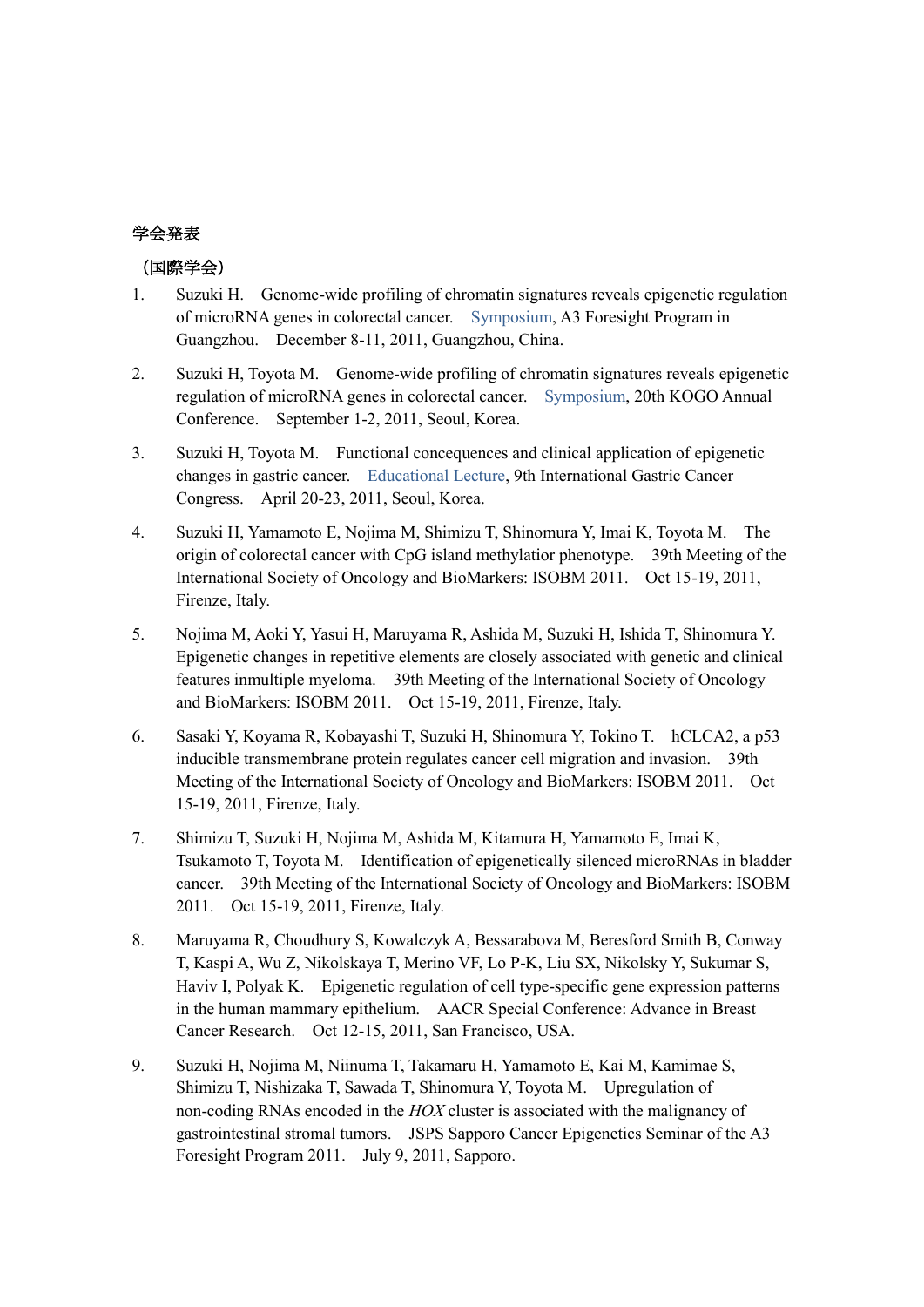- 10. Maruyama R, Choudhury S, Kowalczyk A, Sukumar S, Haviv I, Toyota M, Polyak K. Epigenetic regulation of cell type-specific expression patterns in the human mammary epithelium. JSPS Sapporo Cancer Epigenetics Seminar of the A3 Foresight Program 2011. July 9, 2011, Sapporo.
- 11. Suzuki H, Yamamoto E, Nojima M, Shimizu T, Tokino T, Shinomura Y, Toyota M. A comprehensive analysis to screen for epigenetically silenced miRNA genes in colorectal cancer. AACR 102nd Annual Meeting. April 2-6, 2011, Orland, USA.
- 12. Kashima L, Mita H, Idogawa M, Toyota M, Sasaki Y, Tokino T. The functional relationship between CHFR and PARP-1 controls the antephase checkpoint and tumor development. AACR 102nd Annual Meeting. April 2-6, 2011, Orland, USA.
- 13. Watanabe Y, Ohishi Y, Hiraishi T, Oikawa R, Maehata T, Suzuki H, Toyota M, Itoh F. Usefulness of DNA methylation analysis using gastric washes as a treatment marker for early gastric cancer. AACR 102nd Annual Meeting. April 2-6, 2011, Orland, USA.
- 14. Nojima M, Aoki Y, Yasui H, Suzuki H, Takatsuka S, Shinomura Y, Toyota M. Methylome analysis by the combination of methylated DNA enrichment and next-generation sequencing in multiple myeloma. AACR 102nd Annual Meeting. April 2-6, 2011, Orland, USA.
- 15. Shimizu T, Suzuki H, Kitamura H, Yamamoto E, Imai K, Tsukamoto T, Toyota M. Identification of microRNAs epigenetically silenced in bladder cancer. AACR 102nd Annual Meeting. April 2-6, 2011, Orland, USA.
- 16. Suzuki H, Nojima M, Shinomura Y, Toyota M. A novel correlation between LINE-1 hypomethylation and the malignancy of gastrointestinal stromal tumors. The 2nd Symposium of A3 Foresight Program. Feb 23-25, 2011, Jeju, Korea.
- 17. Nojima M, Aoki Y, Yasui H, Suzuki H, Takatsuka S, Ishida T, Shinomura Y, Toyota M. Metylome anlalysis by the combination of methylated DNA enrichment and next-generation sequencing in multiple myeloma. The 2nd Symposium of A3 Foresight Program. Feb 23-25, 2011, Jeju, Korea.
- 18. Shimizu T, Suzuki H, Kitamura H, Yamamoto E, Imai K, Tsukamoto T, Toyota M. Identification of microRNAs epigenetically silenced in bladder cancer. The 2nd Symposium of A3 Foresight Program. Feb 23-25, 2011, Jeju, Korea.

#### (国内学会)

- 19. 鈴木 拓.(シンポジウム)大腸発癌初期における CpG island methylator phenotype の分子病理解明. 第19回浜名湖シンポジウム. 2011, 浜松.
- 20. 山本英一郎.(シンポジウム)大腸腫瘍におけるジェネティック・エピジェネティ ックな異常と臨床応用. 第 62 回日本電気泳動学会総会. 2011, 横浜.
- 21. 豊田 実,野島正寛,鈴木 拓,丸山玲緒,山本英一郎,甲斐正広,時野隆至, 篠村恭久,今井浩三.(シンポジウム)エピゲノム解析による造血器腫瘍の新たな 分子標的の同定.第 70 回日本癌学会学術総会.2011,名古屋.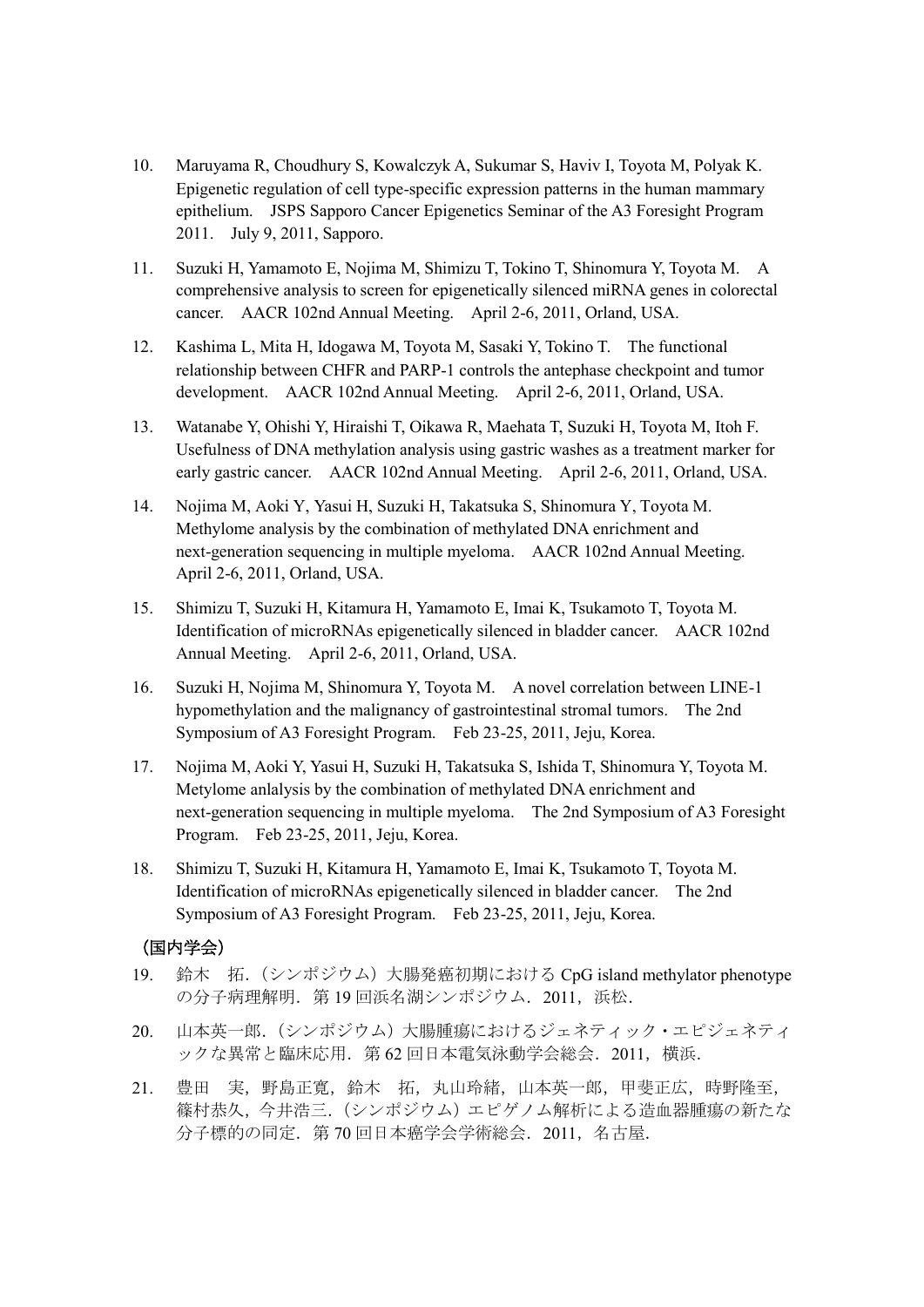- 22. 鈴木 拓,山本英一郎,篠村恭久.(ワークショップ)消化管癌における microRNA 遺伝子のエピジェネティックな不活化の網羅的解析.第 97 回日本消化器病学会総 会.2011,東京.
- 23. 丸山玲緒, Choudhury S, Kowalczyk A, Sukumar S, Haviv I, 豊田 実, Polyak K. Epigenetic regulation of cell type-specific gene expression patterns in the human mammary epithelium. 第 34 回日本分子生物学会年会. 2011, 横浜.
- 24. 鈴木 拓,山本英一郎,丸山玲緒,野島正寛,今井浩三,篠村恭久,豊田 実. 大腸癌における microRNA 遺伝子のエピジェネティックな制御の網羅的解析. 第 22 回日本消化器癌発生学会総会.2011,佐賀.
- 25. 高丸博之,鈴木 拓,山本英一郎,丸山玲緒,鈴木 亮,山本博幸,山野泰穂, 豊田 実,篠村恭久.胃癌におけるエピジェネティックな遺伝子異常の網羅的解 析.第 22 回日本消化器癌発生学会総会.2011,佐賀.
- 26. 鈴木 拓,山本英一郎,丸山玲緒,篠村恭久,今井浩三,豊田 実. 大腸癌細胞 のエピゲノム解析による癌関連 miRNA 遺伝子の同定. 第 62 回日本電気泳動学会 総会.2011,横浜.
- 27. 丸山玲緒,山本英一郎,鈴木 拓. Comprehensive analysis of histone H3K27me3 modification patterns in various human ChIP-Seq samples.情報計算化学生物学会(CBI 学会)2011 年大会・2011 年日本バイオインフォマティクス学会年会.2011,神戸.
- 28. 豊田 実,野島正寛,鈴木 拓,丸山玲緒,山本英一郎,甲斐正広,時野隆至, 篠村恭久,今井浩三.(シンポジウム)エピゲノム解析による造血器腫瘍の新たな 分子標的の同定.第 70 回日本癌学会学術総会.2011,名古屋.
- 29. 山本英一郎,鈴木 拓,山野泰穂,神前正幸,澤田 武,丸山玲緒,甲斐正広, 菅井 有,時野隆至,今井浩三,篠村恭久,豊田 実.異なる前癌病変に由来し た CIMP 大腸癌の亜型. 第 70 回日本癌学会学術総会. 2011, 名古屋.
- 30. 野島正寛,青木由佳,安井 寛,丸山玲緒,鈴木 拓,石田禎夫,時野隆至,篠 村恭久,豊田 実.多発性骨髄腫における DNA メチロームと染色体異常:メチ ル化 DNA 結合蛋白を利用した次世代シーケンシングによる検討. 第70回日本癌 学会学術総会.2011,名古屋.
- 31. 原田 拓,山本英一郎,山野泰穂,鈴木 拓,神前正幸,澤田 武,今井浩三, 篠村恭久,菅井 有,豊田 実.CIMP 陽性大腸腫瘍における表面微細構造の特 徴についての検討.第 70 回日本癌学会学術総会.2011,名古屋.
- 32. 甲斐正広,鈴木 拓,山本英一郎,丸山玲緒,今井浩三,豊田 実.大腸がんに おけるDGKGのエピジェネティック発現抑制.第70回日本癌学会学術総会.2011, 名古屋.
- 33. 岡本泰幸,澤木 明,西田俊朗,高橋 剛,篠村恭久,豊田 実,鈴木 拓,新 城恵子,長田啓隆,片岡洋望,城 卓志,関戸好孝,近藤 豊.GIST の浸潤・ 転移に関与する DNA メチル異常. 第 70 回日本癌学会学術総会. 2011, 名古屋.
- 34. 鈴木 拓,山本英一郎,野島正寛,丸山玲緒,高丸博之,甲斐正広,時野隆至, 今井浩三,豊田 実,篠村恭久.大腸癌のエピゲノム解析からアプローチする癌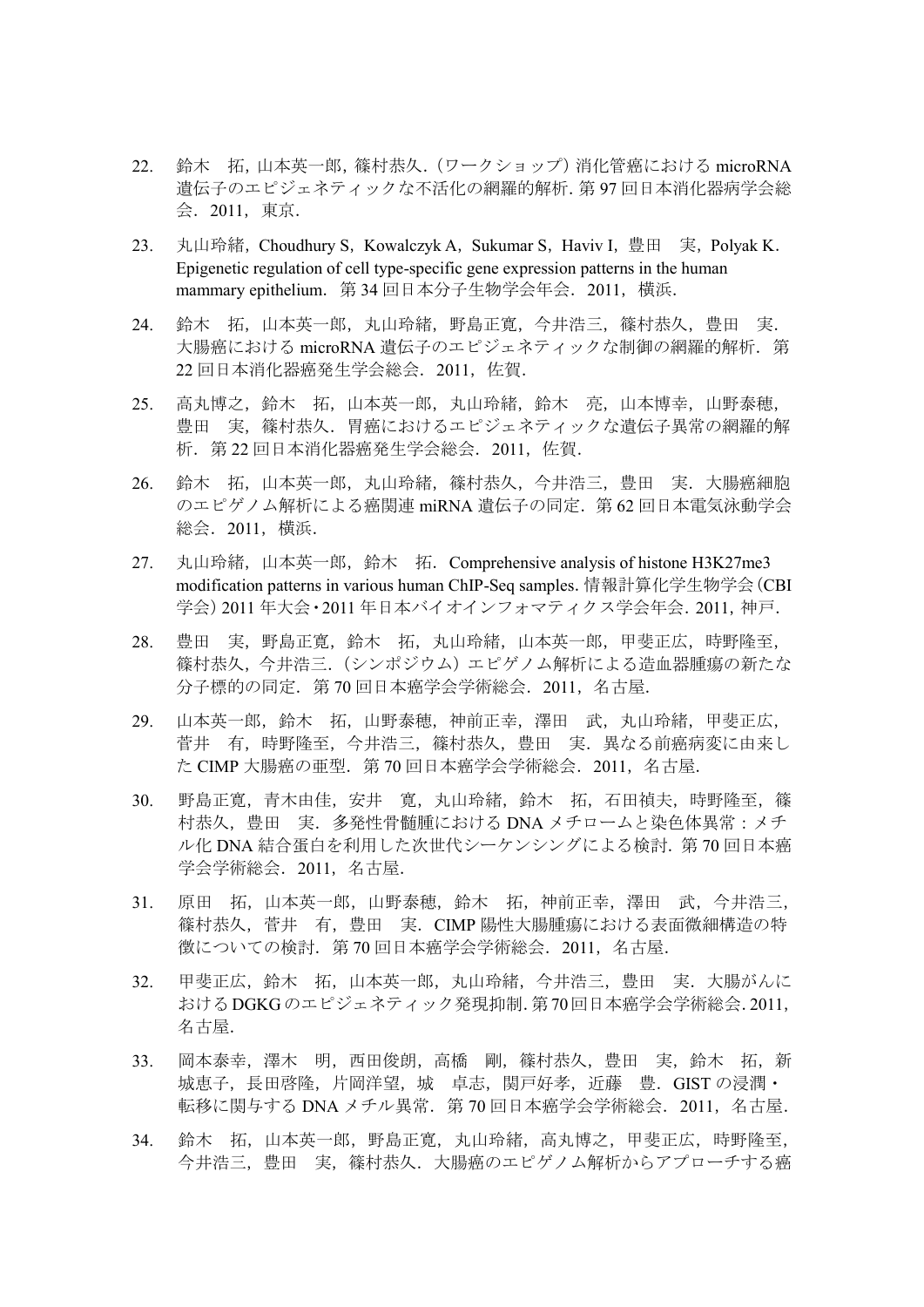関連 miRNA の探索.第 70 回日本癌学会学術総会.2011,名古屋.

- 35. 高丸博之,鈴木 拓,山本英一郎,丸山玲緒,神前正幸,新沼 猛,青木由佳, 澤田 武、豊田 実、篠村恭久. 胃癌におけるエピジェネティックな遺伝子異常 の網羅的解析. 第 70 回日本癌学会学術総会. 2011, 名古屋.
- 36. 鈴木 亮,山本英一郎,鈴木 拓,丸山玲緒,山野泰穂,今井浩三,豊田 実, 篠村恭久.胃癌におけるゲノムワイドな低メチル化と染色体不安定性.第 70 回 日本癌学会学術総会.2011,名古屋.
- 37. 神前正幸,山本英一郎,鈴木 拓,山野泰穂,甲斐正広,菅井 有,時野隆至, 今井浩三,篠村恭久,豊田 実.大腸洗浄液を用いた新しい大腸癌の診断方法. 第 70 回日本癌学会学術総会.2011,名古屋.
- 38. 西川紀子,豊田 実,野島正寛,鈴木 拓,時野隆至,平田公一.乳癌における microRNA-34b/c 遺伝子の Epigenetic Silencing.第70 回日本癌学会学術総会.2011, 名古屋.
- 39. 青木由佳,野島正寛,安井 寛,丸山玲緒,鈴木 拓,石田禎夫,麻奥英毅,時 野隆至,豊田 実,篠村恭久.多発性骨髄腫における DNA 繰り返し配列の低メ チル化と染色体異常の関連.第 70 回日本癌学会学術総会.2011,名古屋.
- 40. 丸山玲緒, Sibgat Choudhury, Adam Kowalczyk, Saraswati Sukumar, Izhak Haviv, 豊田 実,Kornelia Polyak.ヒト乳癌幹細胞におけるヒストン修飾及び DNA メチ ル化の網羅的解析. 第 70 回日本癌学会学術総会. 2011, 名古屋.
- 41. 佐々木泰史,根岸秀明,横田育子,鹿島理沙,井戸川雅史,丸山玲緒,鈴木 拓, 豊田 実, 今井浩三, 篠村恭久, 時野隆至. p53 により発現抑制される分泌性増 殖因子 HDGF の同定とがんの浸潤・遊走への関与.第 70 回日本癌学会学術総会. 2011,名古屋.
- 42. 荻 和弘,島西真琴,金子 剛,安保直樹,曽我部陽平,出張裕也,豊田 実, 平塚博義.cDNA プレートアレイを用いた HIF の標的遺伝子の低酸素環境下にお けるエピジェネティックな遺伝子異常の解析.第 70 回日本癌学会学術総会.2011, 名古屋.
- 43. 澤田 武,鈴木 拓,山本英一郎,神前正幸,丸山玲緒,甲斐正広,野島正寛, 上杉憲幸,伊東文生,豊田 実,菅井 有.腺管分離 DNA を用いた、大腸癌の 遺伝子変異、遺伝子メチル化、コピー数変化の解析.第 70 回日本癌学会学術総 会.2011,名古屋.
- 44. 能正勝彦,馬場祥史,須河恭敬,鈴木 拓,山本博幸,足立 靖,篠村恭久.LINE-1 extreme hypomethylator は生物学的悪性度が高く、新しい大腸癌の phenotype にな りうる.第 70 回日本癌学会学術総会.2011,名古屋.
- 45. 渡邊嘉行,大石嘉恭,平石哲也,高橋秀明,及川律子,前畑忠輝,鈴木 拓,豊 田 実,伊東文生.消化器内視鏡胃洗浄「廃液」による新しい胃がん診断法の開 発.第 70 回日本癌学会学術総会.2011,名古屋.
- 46. 山本博幸,谷口博昭,能正勝彦,足立 靖,須河恭敬,国本浩明,鈴木 拓,佐々 木 茂,有村佳昭,伊東文生,今井浩三,篠村恭久.マイクロサテライト不安定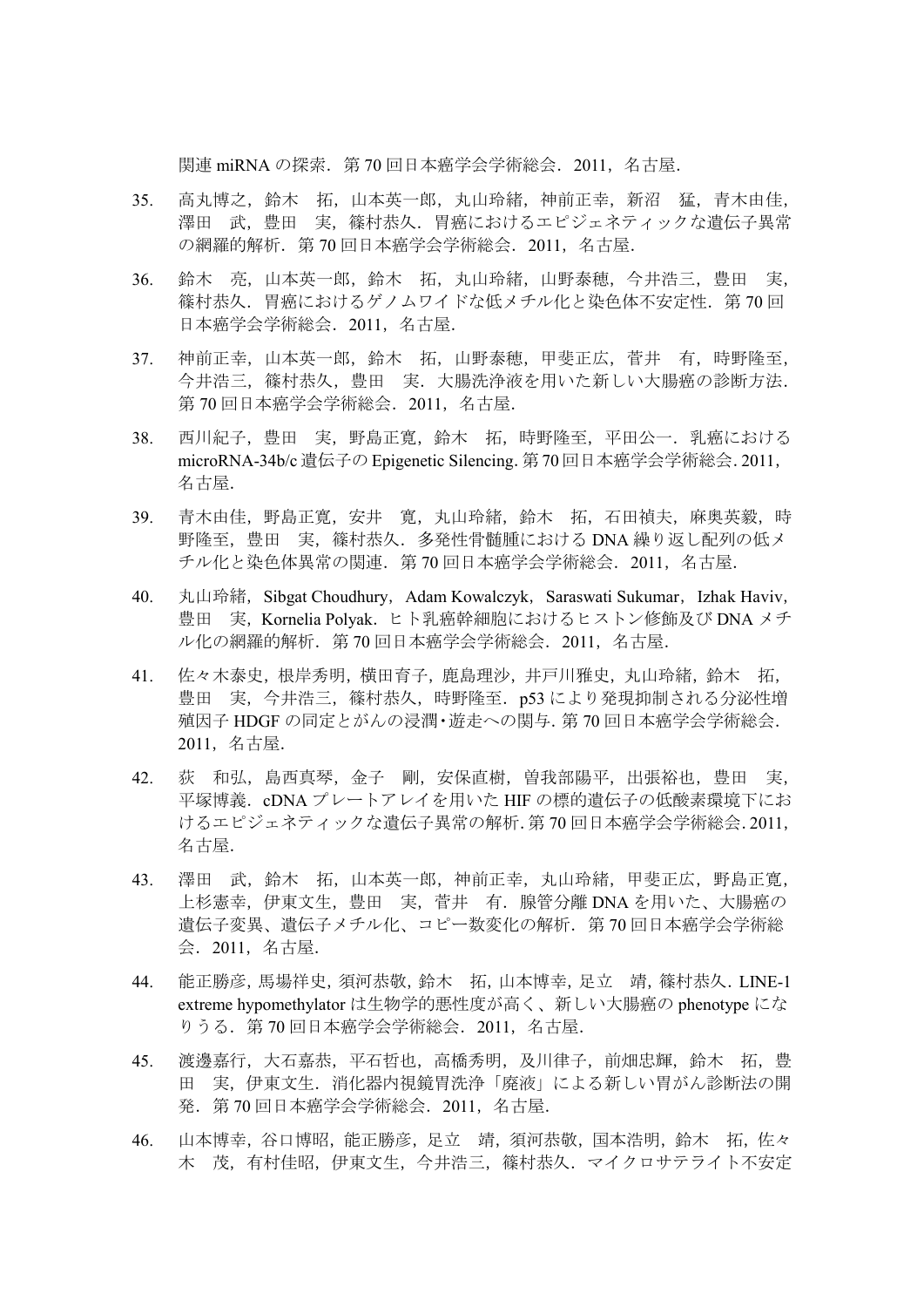性陽性ヒト癌におけるマイクロ RNA 生合成経路に関わる新たな遺伝子異常:同 定と臨床応用.第 70 回日本癌学会学術総会.2011,名古屋.

- 47. 清水 崇,鈴木 拓,北村 寛,山本英一郎,今井浩三,塚本泰司,豊田 実. 膀胱癌においてエピジェネティックに発現が抑制されている microRNA の同定. 第 70 回日本癌学会学術総会.2011,名古屋.
- 48. 足立 靖,大橋広和,山本博幸,能正勝彦,谷口博昭,鈴木 拓,有村佳昭,遠 藤康夫, 今井浩三, 篠村恭久. 胆道癌の進展マーカーかつ分子標的として IGF-1 受容体.第 70 回日本癌学会学術総会.2011,名古屋.
- 49. 鈴木 拓,山本英一郎,丸山玲緒,篠村恭久,今井浩三,豊田 実.大腸癌のエ ピゲノム解析による癌関連 miRNA 遺伝子の同定. 第31回日本分子腫瘍マーカー 研究会.2011,名古屋.
- 50. 鈴木 亮,山本英一郎,鈴木 拓,山野泰穂,豊田 実,篠村恭久.胃癌におけ る p53 変異とゲノムワイドな低メチル化. 第 43 回胃病態機能研究会. 2011, 大 阪.
- 51. 高丸博之,鈴木 拓,山本英一郎,丸山玲緒,神前正幸,新沼 猛,豊田 実, 篠村恭久. 胃癌におけるエピジェネティックな潰伝子異常の網羅的解析. 第43 回胃病態機能研究会.2011,大阪.
- 52. 能正勝彦,馬場祥史,須河恭敬,鈴木 拓,山本博幸,足立 靖,荻野周史,篠 村恭久.大腸癌の新規バイオマーカーとしての IGF2 DMR のメチル化レベルの可 能性.第 15 回日本がん分子標的治療学会学術集会.2011,東京.
- 53. 丸山玲緒, Choudhury S, Kowalczyk A, Wu Z, Liu XS, Sukumar S, Haviv I, 豊田 実,Polyak K.ヒト乳腺幹細胞におけるヒストン修飾及び DNA メチル化の網羅的 解析.第 5 回日本エピジェネティクス研究会年会.2011,熊本.
- 54. 清水 崇, 鈴木 拓, 北村 寛, 山本英一郎, 今井浩三, 塚本泰司, 豊田 実. 癌においてエピジェネティックに発現が抑制されている microRNA の同定. 第5 回日本エピジェネティクス研究会年会. 2011, 熊本.
- 55. 野島正寛,青木由佳,安井 寛,鈴木 拓,高塚伸太朗,石田禎夫,森 満, 篠村恭久,豊田 実.多発性骨髄腫における次世代シーケンサーを利用したメチ ローム解析. 第5回日本エピジェネティクス研究会年会. 2011, 熊本.
- 56. 高丸博之,鈴木 拓,山本英一郎,神前正幸,新沼 猛,丸山玲緒,篠村恭久, 豊田 実. DNA メチル化異常の網羅的な解析による胃癌関連遺伝子の検索. 第5 回日本エピジェネティクス研究会年会. 2011, 熊本.
- 57. 鈴木 拓,高塚伸太朗,野島正寛,山本英一郎,丸山玲緒,篠村恭久,今井浩三, 豊田 実.大腸癌における miRNA 遺伝子のエピジェネティックな制御の解析. 第5回日本エピジェネティクス研究会年会. 2011, 熊本.
- 58. 神前正幸. エピジェネティックな異常を指標とした新しい大腸癌の診断方法の開 発. 第5回日本エピジェネティクス研究会年会. 2011, 熊本.
- 59. 山本英一郎,鈴木 拓,山野泰穂,木村友昭,神前正幸,澤田 武,丸山玲緒,